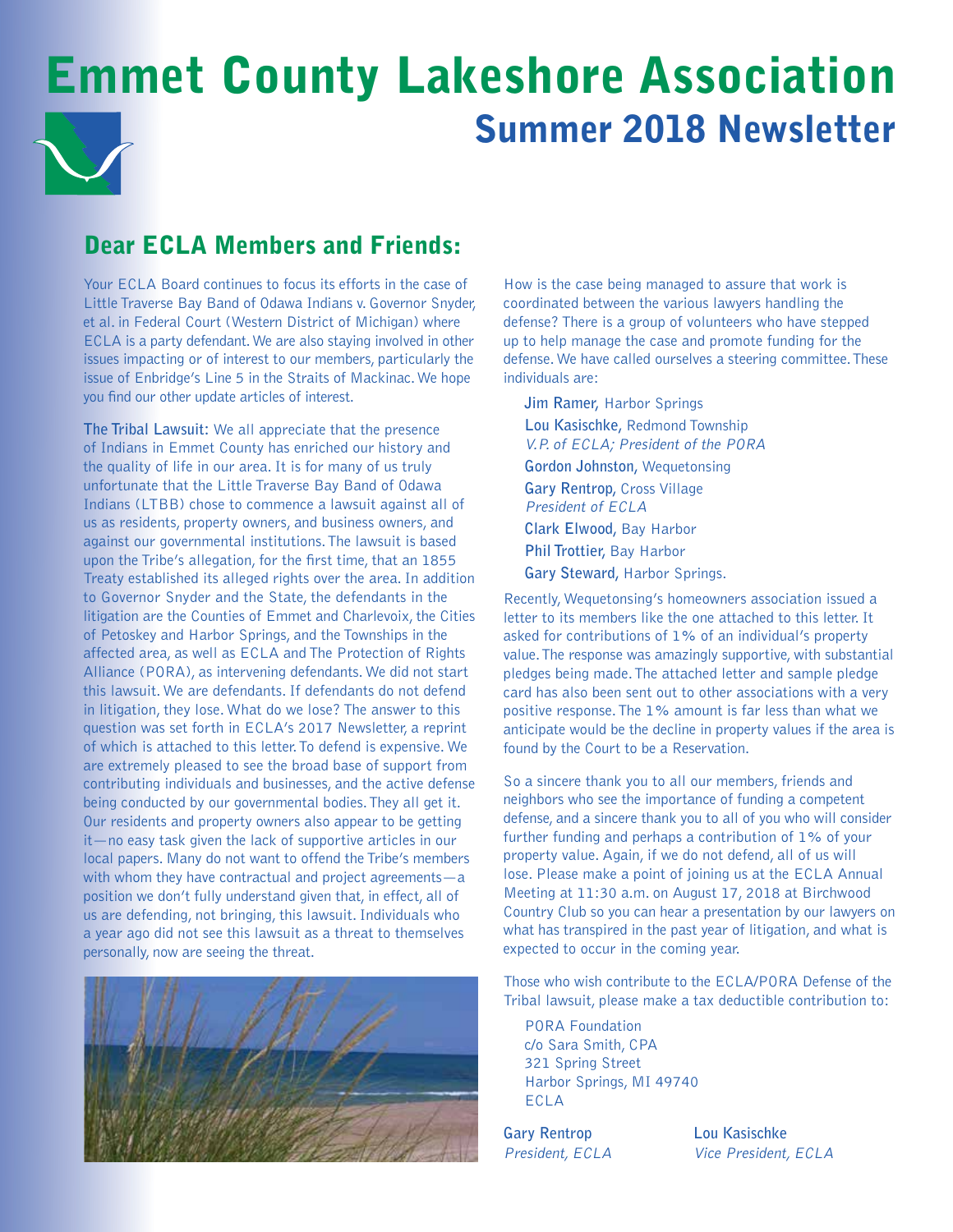### Reasons People Will Not Like Living On An Indian Reservation

The Little Traverse Bay Bands of Odawa Indians Tribe started the fight in United States Federal Court to establish most of Emmet County and a significant part of Charlevoix County as its Indian Reservation. If the Tribe succeeds, the character, culture, and way of life now enjoyed here will drastically change—for the worse.

As of now, the Tribe is not claiming legal title to land owned by non-Indians. But here are just some reasons why the quality of life and sense of tranquility) currently enjoyed by non-Indians won't continue if a court rules they are living on an Indian reservation.

1. Property Values Drop. Given the many attractive options in northern Michigan, why would anyone build a new home or buy an existing home on an Indian Reservation? Buyers can go elsewhere. Property values will fall.

2. Property Tax Revenue Drops. At the same time as property values fall, the Tribe and its members can assert that their property is exempt from local or state taxation just as happened in the Upper Peninsula with members of the Keweenaw Bay Tribe, who no longer pay taxes. Schools and other public services will suffer and diminish.

3. Residents Lose Protections. Residents in historic communities, resort associations, golf and retirement communities, and condominium associations think they have land use protection via deed restrictions and association documents. Not necessarily so. If the Tribe or any of its members is involved in a dispute, they can take it to Tribal Court. Guess who wins?

**4. No Zoning Laws Apply.** Zoning and land use regulations will not apply to the Tribe or its members. So, how will you feel about a wind farm, a fast food restaurant, or an auto body repair shop going in next door to your residence? Regarding land use, there is no stopping the Tribe or any of its members from doing whatever they want, wherever they want it.

**5. Gambling Explodes.** Gambling locations (machines in grocery stores, gas stations, convenience stores, hotels, motels, etc.) and fast food stores will explode all over Emmet County. The Tribe and each of its members are exempt from State and local zoning, health or other regulations. Federal requirements for the State to agree to tribal gambling apply only to some types of gambling—which is why the Tribe could open its newest slots-only casino in Mackinaw City even though the City voted against it. Tribes in other states have put slots in gas stations while tribal members opened smoke shops selling tax-free cigarettes. Think about how all this will affect the local character, culture, and lifestyles.

**6. Michigan Law Not Applicable.** State and local law does not apply to the behavior and activities of the Tribe or its members. Our police will have no authority over the Tribe or its members. This condition leads to social instability, jurisdictional nightmares, and potential chaos.

7. Tribal Control of Development. The Tribe will directly control non-Indian businesses and development through its power to control federal environmental permits regarding air quality, water quality, water usage, water discharge, wetlands, etc. Nothing significant in this area will happen without Tribe control. New investment by non-Indian businesses will be dead.

**8. Tribal Laws Apply.** Non-Indian businesses, and even public institutions such as schools and hospitals, can be dragged into Tribal Court for perceived violations of Tribal laws. For example, if your business employs a Tribal member (even without knowing he or she is a Tribal member), that member can make a claim in Tribal Court for violation of Tribal employment and discrimination laws. What a mess. What a nightmare.

9. Business Values Drop. Non-Indian business values will fall. Non-Indians won't be able to compete with Tribe or Tribal member owned businesses that don't pay taxes and are not subject to the multitude of state and local regulations, such as parking, signage, taxes and the like. If your business includes selling liquor, the Tribe may well control who gets future permits and licenses, and impose taxes on these businesses. Why would a non-Indian want to do business here? Existing non-Indian businesses may be driven out of town.

Make no mistake, if the Tribe succeeds, it will dominate everyday life in Emmet County. In fact, the Tribe's Constitution demands it. Unless the Tribe allows it, as a non-Indian, you have no vote on Tribal laws or on the election of officials; you cannot attend meetings of the Tribe, and your lawyer cannot even appear in Tribal Court.

This historically premium resort and retirement home area will lose its national appeal as a coveted destination due to the negative aura of being under the jurisdiction of Odawa Tribal leaders within an Indian Reservation. Given other premium choices, who would choose to come here?

The Tribe says none of this will happen. Don't be fooled. Just Google what is happening on Indian Reservations all across America. Furthermore, ask this question: why is the Tribe asking the Federal Court for the power to make all this happen if it doesn't plan to use that power?

We need your help to fight back. You can help by making a tax deductible contribution to the Protection of Rights Alliance Foundation, P.O. Box 28, Harbor Springs, MI 49740.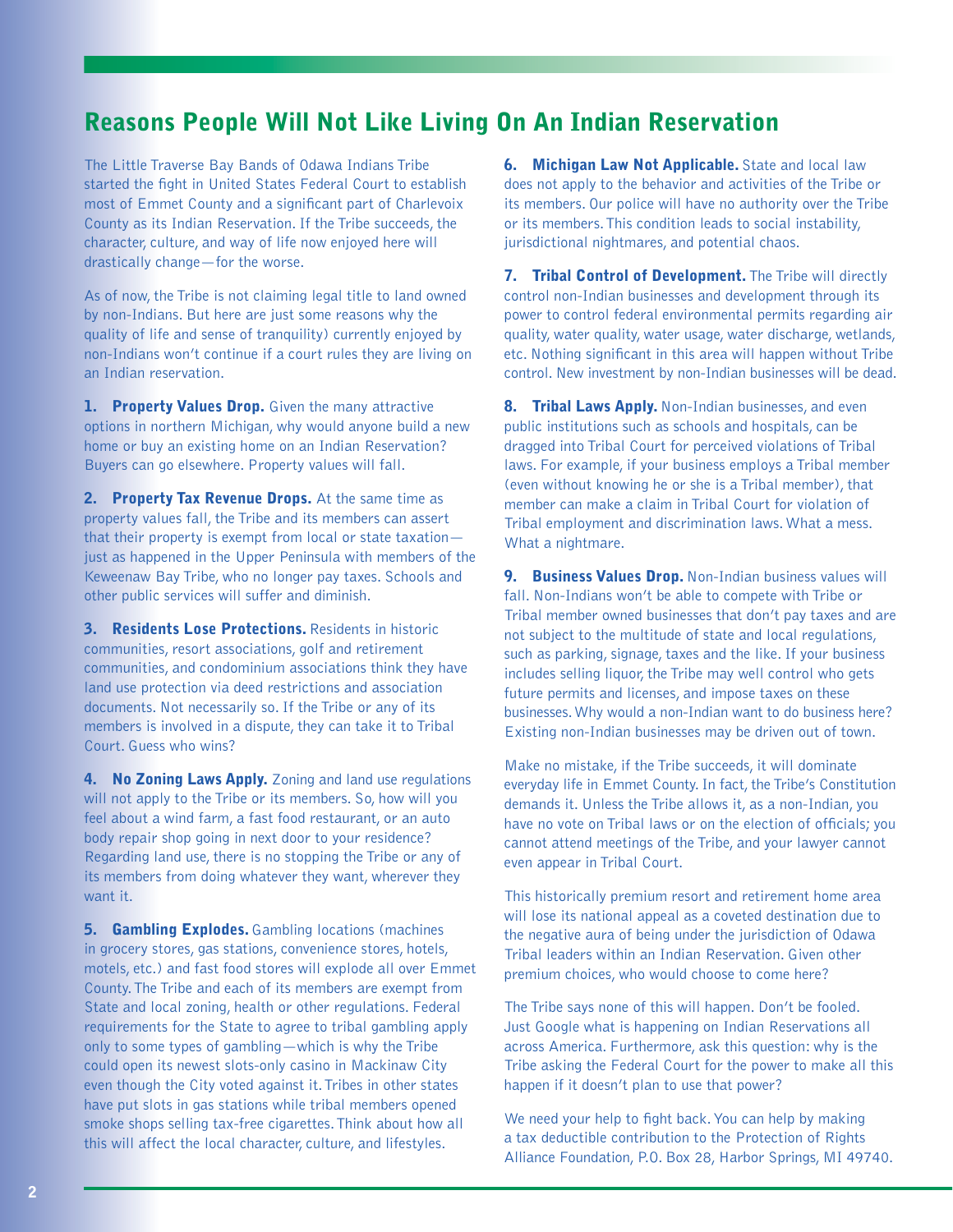### What's with the Odawa Sign

- **Q:** We see these signs on Levering Road, State Road and the Bridge at Middle Road over Greenbriar Road. What do these signs mean?
- $\mathsf{A}\text{:}$  It means the Bureau of Indian Affairs (BIA), an agency of the U.S. Government, is funding the road and bridge maintenance improvements.
- **Q:** Where does the BIA get the money for these roads and bridges?
- $\mathsf{A}:$  From your tax dollars.
- **Q:** Does the Little Traverse Bay Band of Odawa Indians (LTBB) provide funding beyond what it receives from the BIA?
- $A: N<sub>0</sub>$
- **Q:** Why is the BIA funding these roads?



**A:** The BIA funds road systems located in areas that are considered as "major transportation corridors that provide access for tribal communities and the general public." These roads and bridges that receive BIA funding are identified on the National Tribal Transportation Facility Inventory (NTTFI).

 The LTBB acts as a conduit for these federal monies. Construction contracts are administered by the Emmet County Road Commission, with payment being made by the conduit LTBB to the Road Commission. State Road, the Middle Road Bridge and the Old Mackinaw Highway funding was \$1.9 million.

### New Pending Laws When Passing Bicyclists

For those of us traveling by automobile on M-119, Lake Shore Road, we are ever aware of the bicycle "rallies" that are taking place on the road. This summer there are 11 scheduled events. M-119, as we all know, has very narrow, 8 foot wide lanes. Proposed new laws with regard to passing bicycles are scheduled to be sent to the Governor for signature. As of June 12, 2018, Senate Substitute for House Bill 4265 was passed by the Senate which includes the following language revising MCL 257.637:

"(3) The driver of a vehicle overtaking a bicycle proceeding in the same direction shall, when otherwise permitted by this section, pass at a distance of 3 feet to the right of that bicycle or, if it is impracticable to pass the bicycle at a distance of 3 feet to the right, at a safe distance to the right of that bicycle at a safe speed."

Also on June 12th, Substitute Senate Bill 4185 was passed by the Senate which includes the following language revising MCL 257.636:



"(2) The driver of a motor vehicle overtaking a bicycle proceeding in the same direction shall pass at a safe distance of at least 3 feet [ ] to the left of that bicycle or, if it is impracticable to pass the bicycle at a distance of 3 feet to the left, at a safe distance to the left of that bicycle at a safe speed, and when safely clear of the overtaken bicycle shall take up a position as near the right-hand edge of the main traveled portion of the highway as is practicable.

(3) Notwithstanding section 640, if it is safe to do so, the driver of a vehicle overtaking a bicycle proceeding in the same direction may overtake and pass the bicycle in a nopassing zone."

We have discussed the first revision quoted above (passing on the right) with the attorney in the Legislative Services Bureau who drafted the provision, who explained that this provision was meant to address the situation of passing a bicyclist who is trying to make a left turn. The reference to "when otherwise permitted by this section".is referring to a different portion of the statute which allows passing on the right of a "vehicle" about to make a left turn. However, because the definition of "vehicle" under the motor vehicle code does not include bicycles (it excludes "devices exclusively moved by human power"), this new statutory provision creates confusion and needs to be corrected by the legislature.

Good luck navigating M-119 and other roadways during the bike events.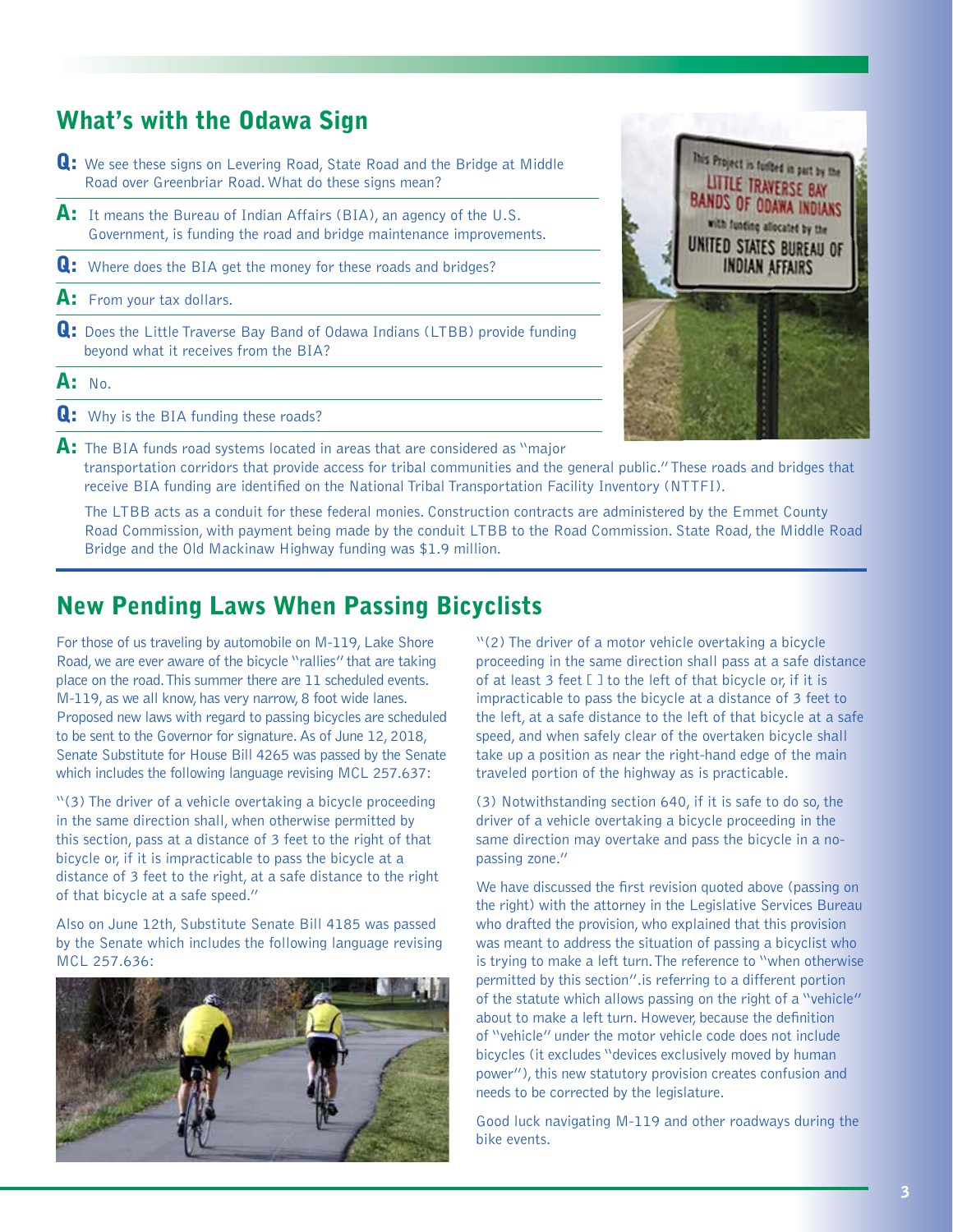# Tribal Lawsuit Update 2018

### Litigation Work has been intensive during 2018:

As you know from our prior update memos there has been extensive work in the past year. The Tribe's legal team now consists of 12 attorneys. The Tribe has added additional expert witnesses even including a linguist. Thousands of pages of expert reports have been filed. The report of the Tribe's lead expert, Dr. James McClurken, PhD, alone was nearly 1,200 pages long.

This past year, depositions of experts have been taken in Minnesota, Michigan, Illinois, and Kentucky. Recently, the Tribe's legal counsel has sought all reports prepared by our expert, Dr. Michael Lawson, PhD, even asking for reports prepared by Dr. Lawson for other clients in completely unrelated cases. This has required Dr. Lawson to hire independent counsel, the law firm of Dickinson Wright, the cost of which The Protection of Rights Alliance (PORA) will cover. Lance Boldrey, legal counsel for ECLA and PORA, will be our speaker at our August 17, 2018 Annual Meeting at Birchwood Country Club. Lance will provide a more complete update on what has transpired and what he has learned about the Tribe's claims at the annual meeting. Please attend this very important event.

Little Traverse Bay Bands of Odawa Indians Reservation and Trust Lands



### Understanding the Tribe's 1855 Treaty claim and the Defendants' contrary position:

The intent of this article is an attempt to explain the basics of what is a fairly complex case by providing the parties' respective positions and the operative provision of the 1855 Chippewa and Ottawa (now Odawa) Treaty.

The 1855 Treaty Language: The treaty provides that a Tribal member, subject to the Treaty, could for a period of 5 years claim from land set aside by the government (the area illustrated on the map in this Newsletter) 80 acres for the head of a household and 40 acres for a single person. If the land so selected continued to be effectively "homesteaded" for an additional 5 years, the Indian would receive a deed to the land. Thereafter "the land which was not claimed that was unappropriated after the expiration of the last mentioned term may be sold or disposed of by the United States as in the case of all other public land" (emphasis added) –Excerpt, Article 5, Treaty of Detroit 1855 Ottawa and Chippewa.

Effect of the 1870s Act of Congress: An Act of Congress in the 1870's (the 5 year time period contemplated in the Treaty was delayed) was a formal act of Congress restoring the land to public market as required by the Treaty.

Tribe's Claim: It is the claim of the Tribe that this 1870's Act, by reason of the Tribes' 1994 Recognition Act, prevented this Act from constituting a diminishment of the size of the reservation.

ECLA, PORA and Defendants' Claim: It is the position of the Defendants in this case, including ECLA and the Alliance, that the Treaty, by its very language, never created a permanent reservation for the Tribe, regardless of how a court would interpret the application of the 1994 Recognition Act on the 1870's Act of Congress which by its terms returned the land to public market for sale.

#### Tribe files a Motion for Summary Judgment on the question of diminishment:

You may recall the case is divided into two parts. The first part is being called 1a and 1b.

- 1a) Is there an Indian Reservation, i.e. that area illustrated on the map in this newsletter?
- 1b) If there is a reservation, has it been diminished or disestablished meaning, did the U.S. Congress act to reduce the size of the reservation?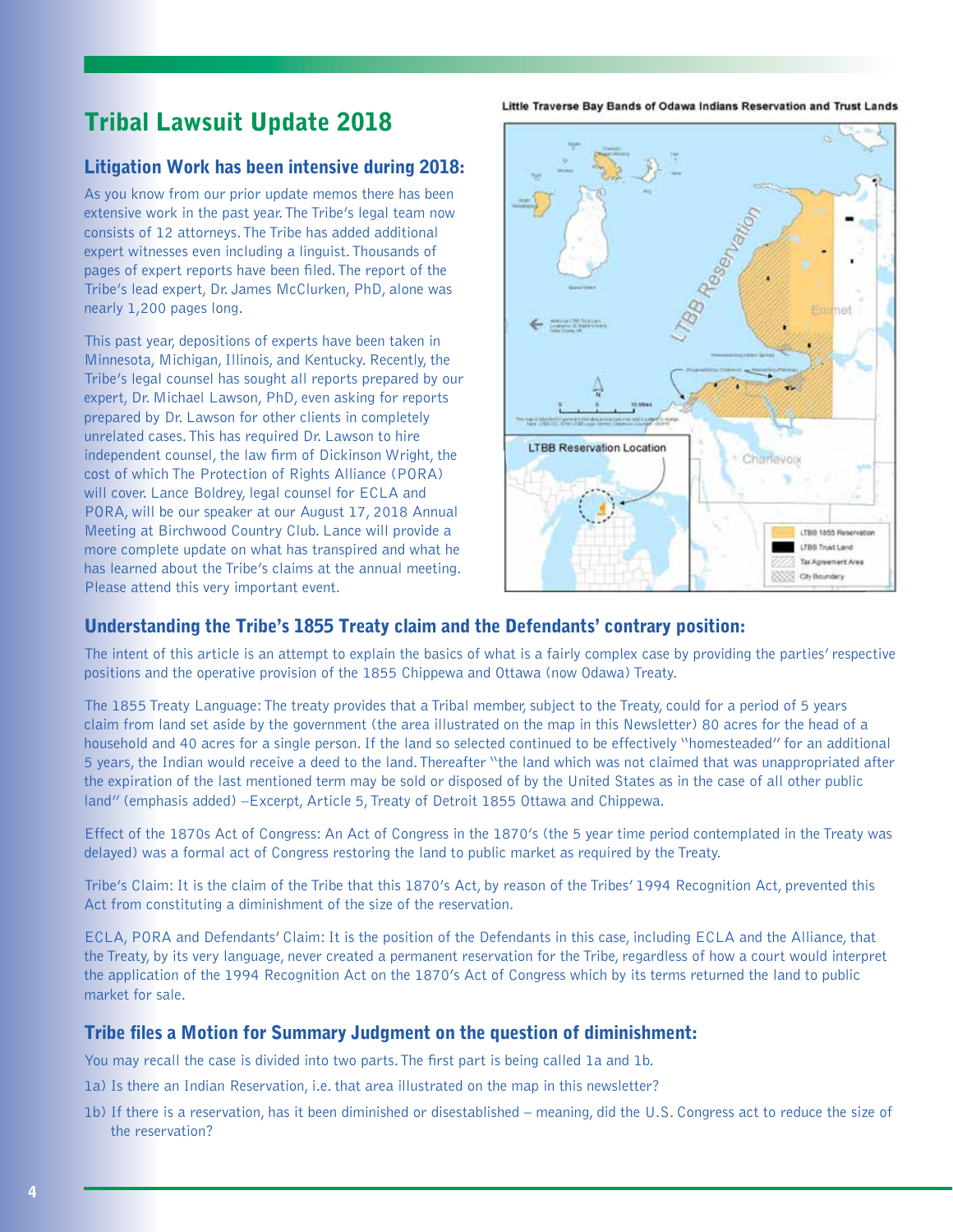In March, the Tribe filed a Motion for Summary Judgment. The Tribe is asking the court to determine that the 1994 Tribal Recognition Act of Congress prevents the defendants in this case from claiming diminishment or disestablishment of its claimed reservation. Prior to the 1994 Recognition Act, the LTBB was not recognized as a Tribe. The Act confirms LTBB as a recognized Tribe and the Recognition Act contains the following language upon which the Tribe relies to support its claim that the 1870's Act did not diminish its reservation:

"All rights and privileges of the Bands, and their members thereof, which may have been abrogated or diminished before the date of the enactment of this Act are hereby reaffirmed."

The Tribe's claim is that because of the language of the 1994 Restoration Act, the 1870's Act which restored the claimed reservation land to "public market" could not be considered a diminishment of its reservation. That reservation area is equal in size to that area set forth on the Map in this Newsletter. It is their claim that the reservation was not diminished, but that non Indians were simply invited to buy land in the reservation by the terms in the treaty.

The Defendant's position is that the Treaty by its language never created a permanent reservation, regardless of how one interprets the effect of the 1994 Recognition Act upon the 1870's Act of Congress which restored the land for public sale. In addition, the Defendant's position is that the 1994 Recognition Act must be read in the context of what it was intended to do, simply to recognize this band of Indians as a federally recognized Tribe and nothing more.

### Contract Law v. Indian Law:

If this was an ordinary contract case, I would predict we would win. The language of the 1855 Treaty seems to be fairly clear – a permanent reservation for the benefit of the Tribe was not created. However, under Indian Law our U.S. Supreme Court has ruled that a court must decide how the Indians understood what the Treaty meant. Equal weight is not given to each party when interpreting a treaty. In this type of case, the ethnohistorians and linguists are those who tell us what the Indians thought the Treaty meant. A good example of how this can play out is in the case of the Keweenaw Bay Indian Community v. State of Michigan in 1991. In that case, the Treaty language was quite clear, stating:

"The lands reserved at Keweenaw Bay were to consist of all the "unsold lands" in certain specified townships…" There were lands within the area that were owned in fee by whites as well as by Indians."

The court, however, stated "…when the Treaty is viewed from the Indian's perspective…it did not mean that the Indians would have understood their reservation as encompassing something less than the townships specified in the Treaty," and the court, despite Treaty language to the contrary, included sold lands in the reservation. The court effectively disregarded the language "all of the unsold lands," which, in contract law, would have resulted in such lands being excluded.

#### 2018 Cases in the US: It's what we don't know could happen that creates a big risk if the Tribe is successful

While there are many Tribal cases being decided around the country, there are two I find particularly interesting and which illustrate this point – it's what we don't know could happen that creates a big risk from this type of claim.

In Oklahoma, a U.S. Federal Court of Appeals reviewed an appeal by an Indian convicted of murder in a state court. The Indian asserted the murder occurred within the boundaries of an Indian reservation. The state disputed this claim. This resulted in an examination of the reservation boundaries and it was determined that the murder did occur within the reservation boundaries. The court found that almost half of Oklahoma is within a reservation, including all of the City of Tulsa. The state court was found to not have jurisdiction in the murder case. The case is on appeal to the U.S. Supreme Court.

In Wisconsin, a federal court heard a case brought by the Tribe that the state's road culverts needed to be replaced to prevent damage to the Tribe's fishing rights. The court ruled that the state had to replace all the culverts, the cost of which is estimated to be in excess of one billion dollars. The case was appealed to the U.S. Supreme Court. By an 8 to 1 decision, the lower court opinion now stands, and the state of Wisconsin has to replace the culverts.

### Court Schedule Going Forward:

Briefs have been filed by the parties on the Tribe's Motion for Summary Judgment. No hearing date has yet been scheduled for the Tribe's motion. Because of the Motion for Summary Judgment, which was filed by the Tribe and was not anticipated in the court's schedule, discovery has been extended to September 29. While expert witness depositions have been taken there remain as many as 80 lay witnesses yet to be deposed. A 5 day trial was scheduled for late 2019, but this date may be delayed given the extension of discovery.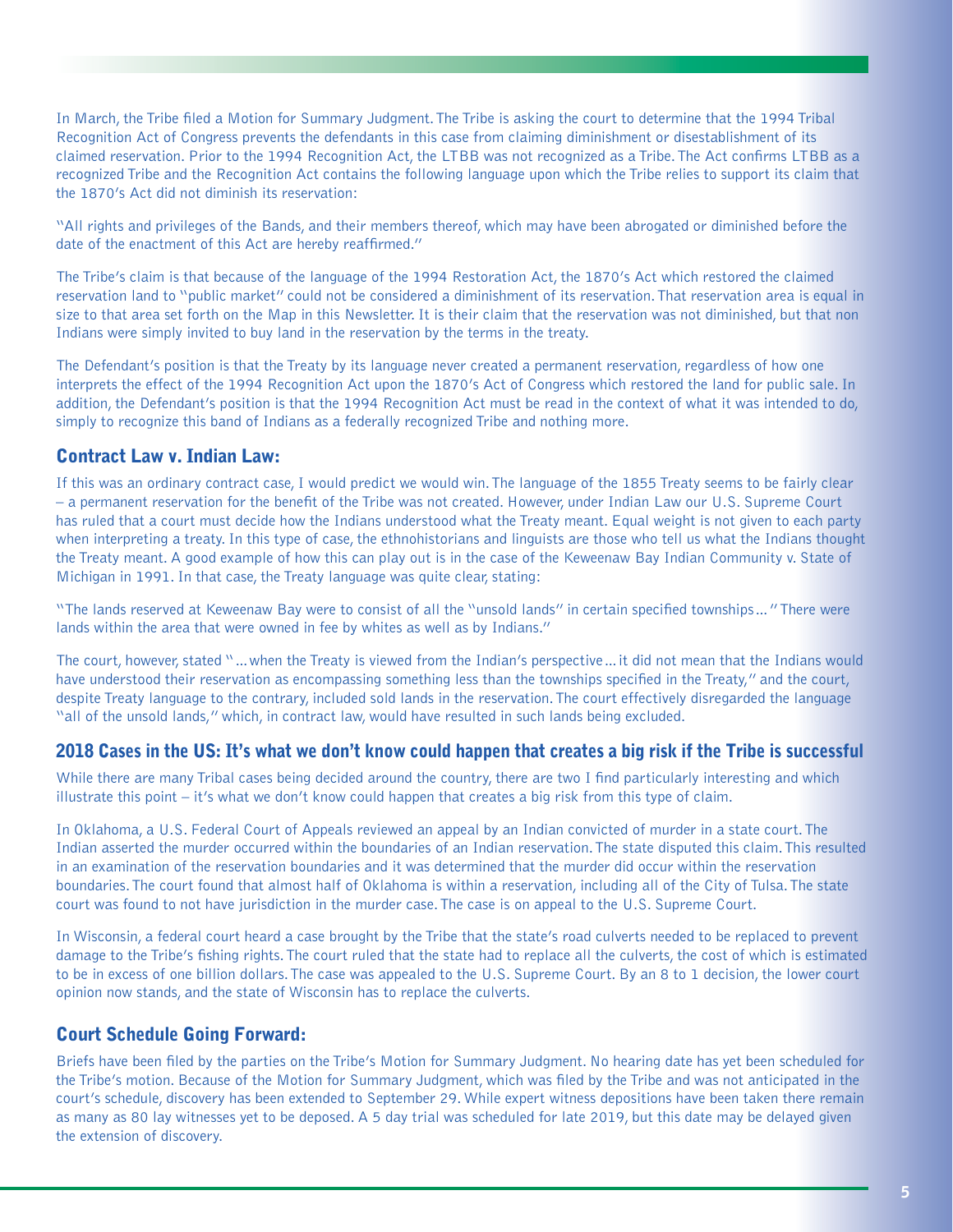### Enbridge Line 5 Under The Straits of Mackinac

Much has been written in the past year about the Enbridge Line 5 under the Straits of Mackinac. ECLA provided an article on Line 5 in its June 2017 Newsletter. Here is a recap since our last Newsletter and an update on Line 5.

#### What is Line 5 and how did it become a concern?

Line 5 was built in 1953. It consists of two 24 inch diameter lines. The pipe lies on the bottomlands of the Straits of Mackinac. Enbridge Energy, Inc. (Enbridge) an Alberta Canada Company was conveyed an easement from the State of Michigan along the bottomlands for this line. The line runs from Alberta Canada, crosses into Michigan at the Straits of Mackinac, then runs southeast though Michigan and crosses the St. Clair River to a Canadian Oil Refinery in Sarnia, Canada. See map. The Line carries from time to time a variety of petroleum products, but usually light crude oil and natural gas, and transports approximately 23 million gallons a day. No one was concerned or even really aware of the existence of Line 5 until the rupture of a line owned and operated by Enbridge occurred in Marshall, Michigan at the Kalamazoo River, where one millions of gallons of oil was discharged into the river causing extensive environmental damage. The discharge into the Kalamazoo River ran undetected for over 18 hours.

#### • What would be the consequence if a rupture were to occur in Line 5 in the Straits of Mackinac?

Experts have opined that this would be the worst place for an oil spill to occur. The Straits have multiple and varying currents, sometimes moving west, sometimes east, and in different directions at various depths. Since the Straits are 5 miles wide, how could the spread of oil (depending on the product, which could either sink to the bottom or stay on the surface) be contained in such a large area? The University of Michigan did modeling showing potential diffusion of oil throughout Lake Michigan and Lake Huron. This modeling was provided in the June 2017 Newsletter and is again provided in this Newsletter. If a spill were to occur when the Straits are covered in ice, the spill would migrate with little to no chance of containment. Jurisdiction for addressing an oil spill falls under the U.S. Coast Guard. The Admiral who heads the Coast Guard has said under oath, that an oil spill in the Straits of Mackinac could not be contained. Apart from the ecological damage that would occur from a Line 5 spill in the Straits, drinking water could be threatened for 5 million people.

#### • Concerns over Line 5 have recently heightened:

No independent inspection of the pipeline occurs: Safety and quality issues concerning pipelines fall under the federal Pipeline Hazardous Materials Safety Administration (PHMSA). PHMSA representatives have made it very clear they do not have the staff to perform inspections, but limit their roll to reviewing records supplied by the pipeline companies. Nothing in the records provided by Enbridge to PHMSA would raise concerns. But it appears their records were incomplete or inaccurate.

Pipeline support anchors: The pipes are required to be supported with bridge-like anchors affixed to the floor of the Straits. The pipelines were discovered to be missing several bridges. Evidence showed the lines actually swaying with the currents, raising concern that this movement could cause pipeline failure.

Pipeline missing areas of protective coating: From an examination of Enbridge's records it was discovered that there were areas where the protecting coating no longer existed, called "Holidays". The missing coating allows the steel pipe to rust. This fact was not disclosed by Enbridge.

The dragging anchor: In March 2018 a barge anchor was dragged across the bottom of the straits severing an electrical transmission cable owned by American Transmission Company and releasing 500 gallons of insulation fluid into the water of the Straits. The anchor continued to drag denting and damaging the protective coating of Line 5. As a result of this anchor strike, the Governor issued an emergency order prohibiting ships from dropping or using anchors in the Straits of Mackinac without prior permission. Indian Tribal members are exempt from the order's requirements.

Head of Coast Guard statement: As already noted, the Coast Guard Admiral has stated the Coast Guard could not handle a spill in the Straits. Unlike the catastrophic Kalamazoo spill which was contained within a 25-mile segment of the river, containment in the Straits is not possible.

#### • The Task force:

In June 2014 Attorney General Schuette and then-Director of the MDEQ, Dan Wyant, formed a Michigan Petroleum Pipeline Task Force (Task Force). The charge to the Task Force was to provide a two-part report concerning Line 5 -- a Risk Assessment report examining the risk of Line 5 in the Straits and an Alternatives report to examine what alternatives there were to transport the products of Line 5 other than Line 5. The final report was not released because of a conflict of interest involving one of the authors who had previously done work for Enbridge. The Governor now is not waiting for the Task Force report and is moving forward with the tunnel alternative to Line 5.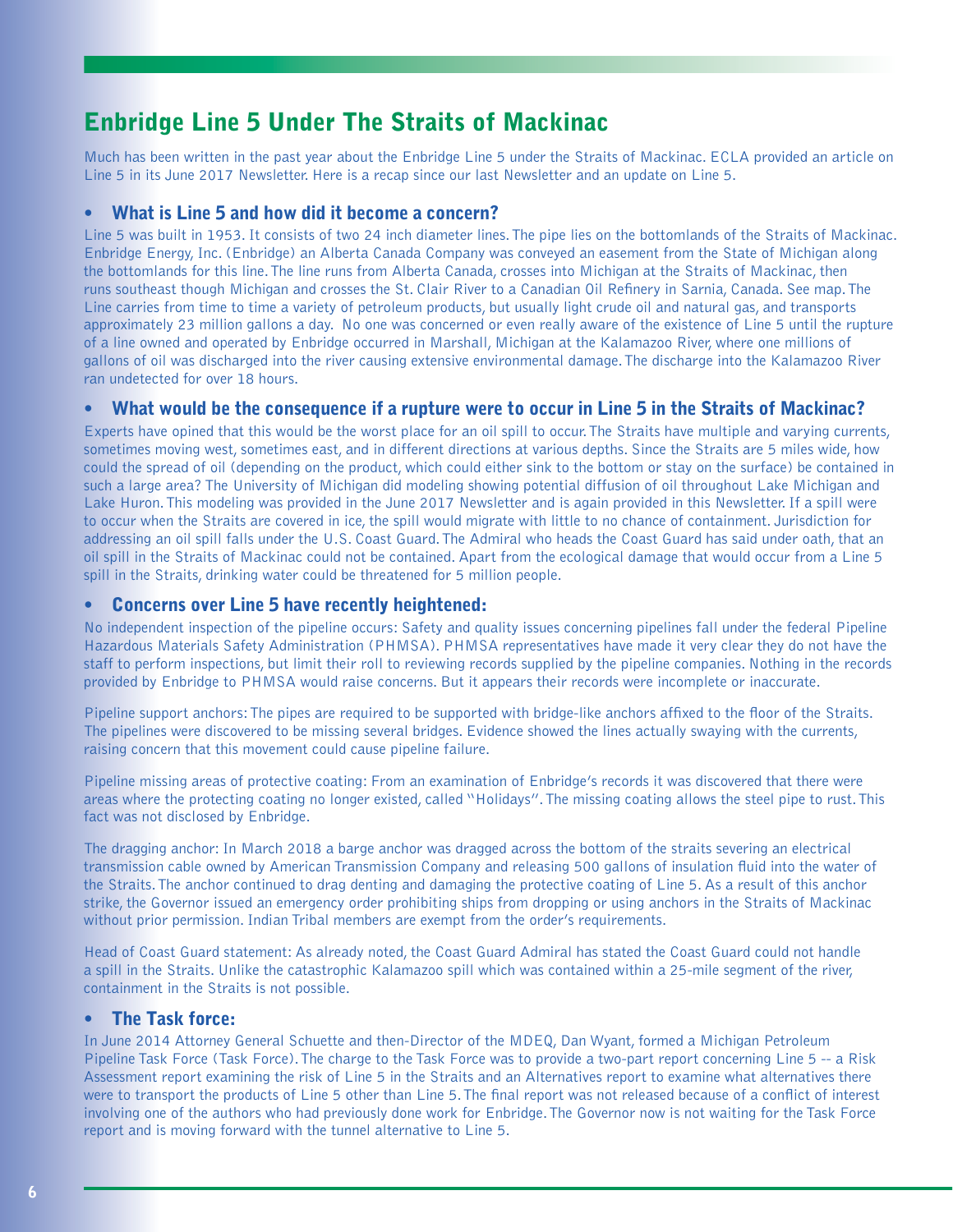#### • The Tunnel alternative:

A tunnel in the lakebed under the Straits appears to be the option that is front and center for consideration by Governor Snyder and Enbridge. In November 2017 the Governor, without involvement of his Task Force and without waiting for its final report, proceeded with an agreement with Enbridge for plans on the feasibility of a tunnel beneath the Straits in the lake bottom that would house multiple utility users. While there are no formal plans, the tunnel may be located 100 feet under the lake bed, and be some 20 feet in diameter.

Critics point out it will take 7 to 10 years to construct. What if there is a rupture in Line 5 during this period? Shutting down the Line for 7 to 10 years would significantly impact the propane supplied by Line 5 to the Upper Peninsula. Propane could be supplied to the U.P. through trucking or via a new propane pipeline on land, but this would result in an increase in propane costs for the U.P. area being serviced. Who pays the cost of building a tunnel? The cost of building a tunnel will be very expensive – \$350 to \$500 million. Enbridge released a report on June 15, 2018 stating two acceptable alternatives would be the tunnel and fitting the pipes inside another protective pipe. It is expected that Enbridge will agree conceptually to the tunnel but will require financial participation by other users who may well come forward and contribute to the cost. It is highly unlikely Enbridge will fund the tunnel on its own. Enbridge is not in great financial shape. In May, Enbridge announced it will sell a U.S. gas pipeline business and part of its renewable energy portfolio for a combined \$2.5 billion of its \$65 billion debt as a first step in its debt reduction plan. Other possible users of the tunnel could be the American Transmission Company whose electrical line was recently severed. However, ATC is in the process of installing new lines so they likely will not see a need for a tunnel. Also TransCanada's Great Lakes Transmission Company operates two natural gas pipelines. AT&T has a fiber optics cable on the lakebed. The impact of one of these lines failing is likely not that significant. Will they be willing to contribute to the cost of constructing a tunnel?

#### • Treaty Fishing Rights:

All 12 Tribes in Michigan in a concerted effort are calling for a shutdown of Line 5. The Tribes are of the position that they have an independent cause of action against Enbridge based upon their 1836 Treaty fishing rights. A spill, it is claimed, would irreparably damage tribal fishing rights. Protection of treaty fishing rights was also the basis for forcing the state of Washington to foot the bill to replace hundreds of road culverts to help the salmon fisheries. This will cost the State of Washington billions of dollars. The decision was made by the federal 9th Circuit Court of Appeals and recently upheld by the U.S. Supreme Court as the result of a split decision.

While there are those who are of the opinion that if Line 5 is properly maintained it poses no real threat of rupturing, there seems to be a growing consensus that it is time to pursue a safer alternative to the underwater pipeline.

Built in 1953, Line 5 runs from Superior, WI, across the Upper Peninsula of Michigan, directly through the Straits of Mackinac, and down to Sarnia, MI. The pipeline is made up of two 20" pipes that carry nearly 23 million gallons of oil and natural gas liquids daily. Line 5 has failed 29 times since 1968, spilling at least 1.13 million gallons of oil. These 65-year-old pipelines run at depths between 100 and 270 feet in the Straits, directly exposed to the water. Built and operated by Canadian company, Enbridge Inc., less than 10% of the the oil Line 5 is used in Michigan. Line 5 threatens the drinking water supply for 5 million Michigan residents and the Pure Michigan economy. It is time for the state to evict En bridge from the Mackinac Straits and shut down Line 5 because of the danger



its oil pipelines pose to the Great Lakes. **University of Michigan model shows potential reach of oil spill in the Straits of Mackinac under different scenarios.**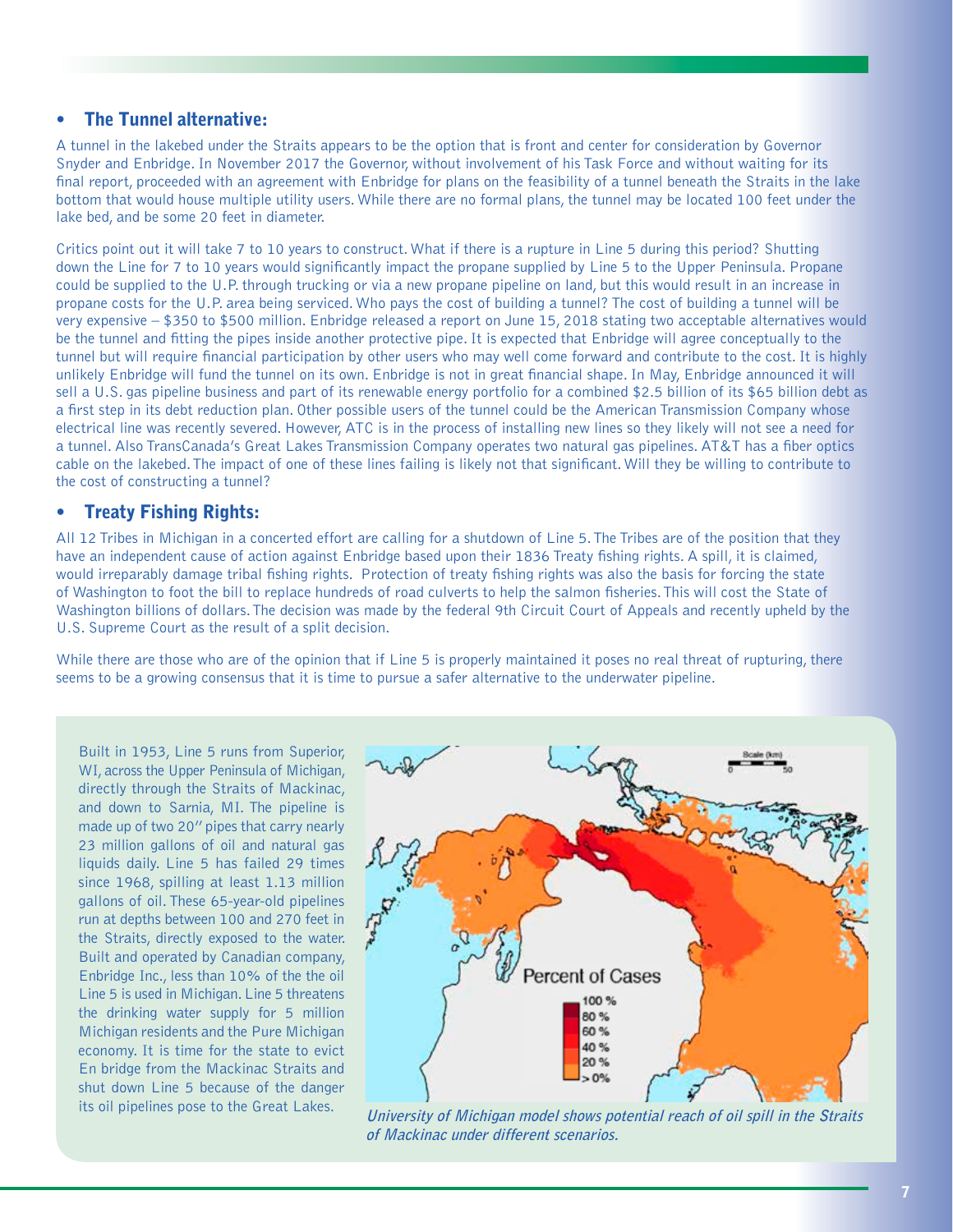### Serious Decline to a Renaissance in Native Great Lakes Fish

By 2003, with the introduction of the invasive mussels (zebra and quagga) which filter the plankton from the lake. Native species of lake trout, perch, chub and whitefish were struggling, or all but gone because their food source was gone. At the same time, the Chinook salmon, a species introduced to consume an early invasive species, the alewife, were also in steep decline. The alewives were dying off from the lack of plankton as a food source. By 2011 the Chinook and alewife were all but gone.

To biologists' amazement, the native fish species surged with the alewives' disappearance. It turned out the alewife was killing the lake trout. The alewife contains high levels of an enzyme that causes the trout not to reproduce. The alewife also consumes trout eggs.

#### So where are we today? There's a lot of good news.

Trout: On a major rebound with the alewives gone. They also find an abundant food source in the round goby, yet another invasive species, which feed upon the mussels which lie on the floor of the lake and lake structures.

**Walleye:** On a major rebound, feeding on the round goby.

**Smallmouth bass, perch:** Also on a major rebound, feeding on the round goby.

So it's thanks to the ugly invasive round goby with its protruding teeth for the rebound of native species to a level not seen since the mid-1900s. So why the teeth? The round goby serves another benefit—it consumes the mussels, and its teeth are used to break the shells of mussels.

**Whitefish:** Even more amazing is the comeback of the whitefish. Whitefish have small mouths, and no teeth, making it totally dependent upon plankton as a food source. So how is it able to survive and rebound without the plankton food source? It appears to be adapting to new food sources. It consumes the mussels and with its stomach muscles grinds the mussels into a digestible food source. We are told Great Lakes fishermen see that the stomach muscles of the whitefish have increased in size and strength. Also the whitefish now will consume other small fish, which they never did before.

This renaissance may prove fleeting. Access to the Great Lakes remains open through the St. Lawrence Seaway shipping channel, with invasive species entering the Great Lakes from the bilgewater of ships. Invasive species, particularly the Asian carp, can also enter through the backdoor – the Chicago Sanitary and Ship Canal. To date, we have 186 invasive species in the Great Lakes. What would it take to again send the Great Lakes into a fresh water fish decline?

### What is New on the Asian Carp?

Recently, an Asian carp was caught less than 10 miles from Lake Michigan – beyond the barriers designed to keep them out. These fish, which can grow to 70 pounds, are filter feeders who ingest large quantities of plankton tiny plants and animals that are at the base of the food chain. The government has plans to install additional electric barriers at locks and dams near Joliet, Illinois. Underwater speakers would sonically blast the fish as an additional deterrent. Recently, some Great Lakes ecologists speculated that even if the carp reached Lake Michigan, they will find little to eat so there should be little concern, since they will not survive in Lake Michigan. The mussels, mostly now quagga mussels, have filtered out the lake's plankton. Plankton has all but disappeared from the lake. However, read on in this Newsletter about how whitefish, which once survived solely on plankton, evolved in a very short time and now consume other food sources.

### School Millage for Athletic Facility

You may be a taxpayer in the Harbor Springs School District who doesn't have a vote on local school millages. This is because your property is not declared as your primary homestead. So as the "locals" vote, you who do not have your principal residence in the area are financially impacted without having a vote. As an out-of-formula district, Harbor Springs School District does not receive State funding for their students. The public schools are funded by the millages that are passed without many of you who have a substantial investment in the area being able to vote. Last November, a millage for athletic facilities improvements was passed. It did not result in a tax increase, but replaced a previous millage that was ending. At the April 19th school board meeting, the board unanimously accepted the \$3,866,000.00 bid by Spence Brothers to construct the Athletic Improvement project.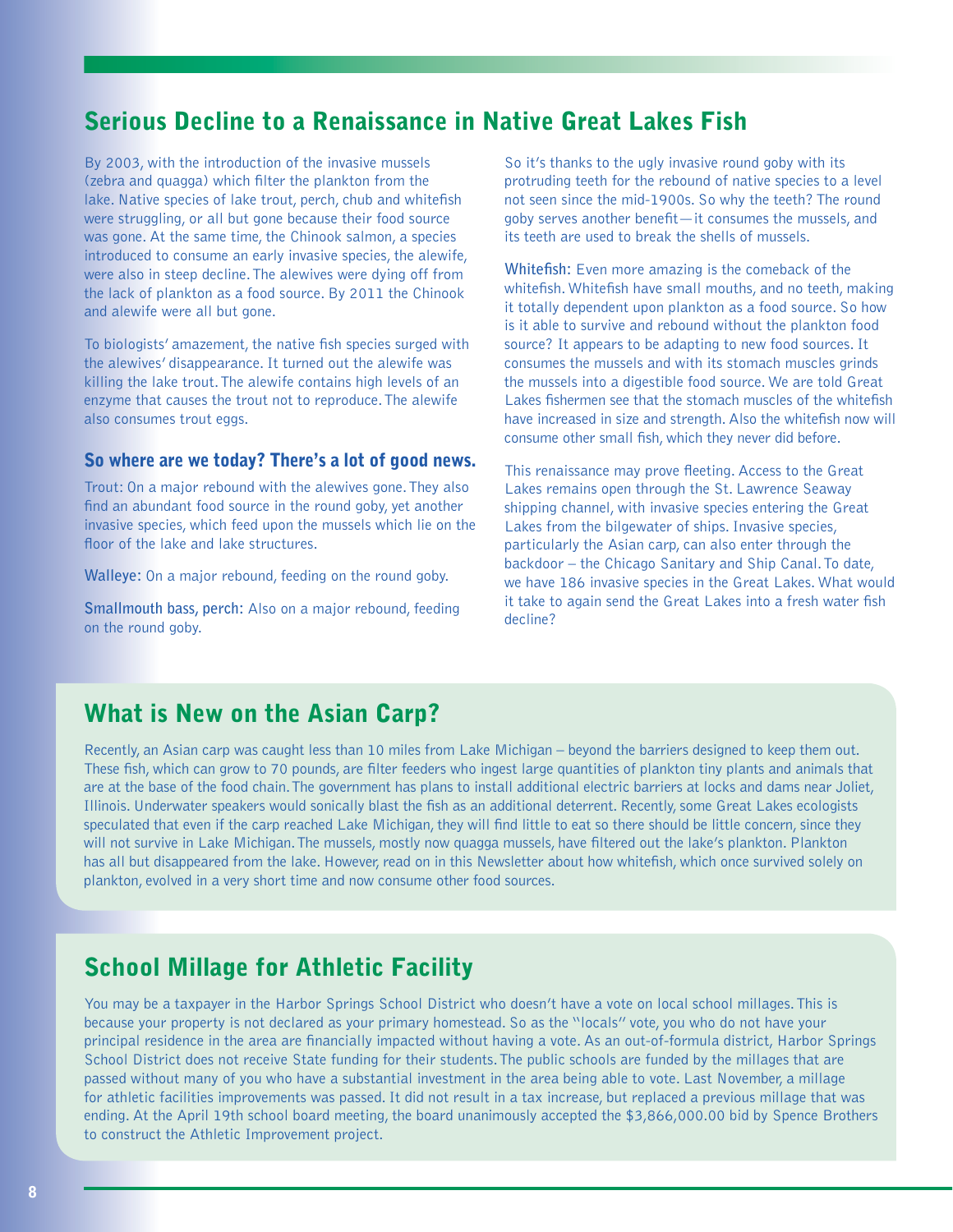# Great Lakes Water Levels Update

The following is an update by the U.S. Army Corps of Engineers from the week of May 4, 2018. The Great Lakes' (GL) water levels are all above their long-term average May levels. Lake Superior is 2 inches lower than it was at this time last year, while Lakes Michigan, Huron, St. Clair, and Erie are 1-2 inches above last year's levels. The Corps expects all of the five GLs should reach above-average levels during 2018.

Over the next 30 days, Lake Superior and Lakes Michigan and Huron are both projected to rise 3 inches, while Lakes St. Clair and Erie are expected to climb 2 inches and 1 inch respectively. Lake Ontario is forecasted to rise 4 inches during the next month. The Great Lakes' water outflows from Superior to Lakes Michigan and Huron via the St. Mary's River, down the Detroit River and through Lake St. Clair to Lake Erie, then via the Niagara River to Lake Ontario and on into the St. Lawrence River. All of this outflow is predicted to be above the average May level.

The forecasted water levels (above sea level) for May 4, 2018 in feet are: Superior 601.97; Michigan-Huron 581.25; St. Clair 576.12; Erie 573.59; and Ontario 246.62.

The Great Lakes' upward trend means pleasure boaters and commercial shippers won't have to worry about hitting bottom in shallow channels. But environmental regulators warn of possible shoreline erosion.

Figure 1 predicts the final 2018 water levels above the average mean for the Great Lakes. http://lre-wm.usace.army.mil/ForecastData/DailyLevelsEnglish.pdf

# Great Lakes Fiber Optics Update

Earlier this spring, you may have noticed workers walking the power lines. Since April, contracted workers have been gathering engineering data that will help support construction efforts and operation of the fiber network.

In July this year, contracted construction crews will begin attaching a fiber optic cable to our poles, a process which will be completed in 2020, or possibly sooner. This fiber optic cable will deliver high-speed Internet and phone service to members. The last step in the construction phase is extending the fiber optic cable into the homes and businesses of GLE members who become subscribers of this exciting new service offering.

If all goes as scheduled, a small number of GLE members will have high speed fiber optic service by the end of the year. In 2019 and beyond, we plan to add many more new subscribers.

### Volunteer Botulism Monitoring Program—2017 Report

**Courtesy of Dave Edwards, Monitoring and Research Director Tip of the Mitt Watershed Council P: (231) 347-1181 Ext. 109**

Since 2007, the Watershed Council has recruited volunteers— Beach Rangers—to document bird fatalities along the Lake Michigan shoreline in Charlevoix and Emmet Counties. In 2017, Beach Rangers surveyed approximately 47 miles of Lake Michigan shoreline, documenting 81 dead birds. Many of these were likely killed by avian botulism. Although many birds were documented, this is far fewer than in 2016, when 162 dead birds were documented. In 2017, the hardest hit were common loons, white-winged scoters and long-tailed ducks. Similar to 2016, the greatest number of documented fatalities occurred in early to mid-November. As you may recall, avian botulism is believed to be linked to the following chain of events:

1. Algal blooms create algal mats, causing naturally occurring botulism while creating an anaerobic covering of the botulism on the floor of the lake which causes the botulism to become toxic with botulism poison.

- 
- 2. The invasive mussels consume and ingest the toxin. The mussels are immune to the poison.
- 3. The invasive round goby consume the mussels.
- 4. The now poisoned goby is consumed by the fish-eating birds in the lake, usually during migration.
- 5. The birds develop a paralysis, unable to hold their heads up, and they drown.
- 6. The carcasses of the birds wash ashore and impact land birds and mammals.

The start of all of this are the algal blooms. Algal blooms vary significantly from year to year. This variation may be the result of varying rainfall (runoff from non-point sources such as farm fertilizers) or varying water levels and water temperatures. No doubt there are other factors that come into play.